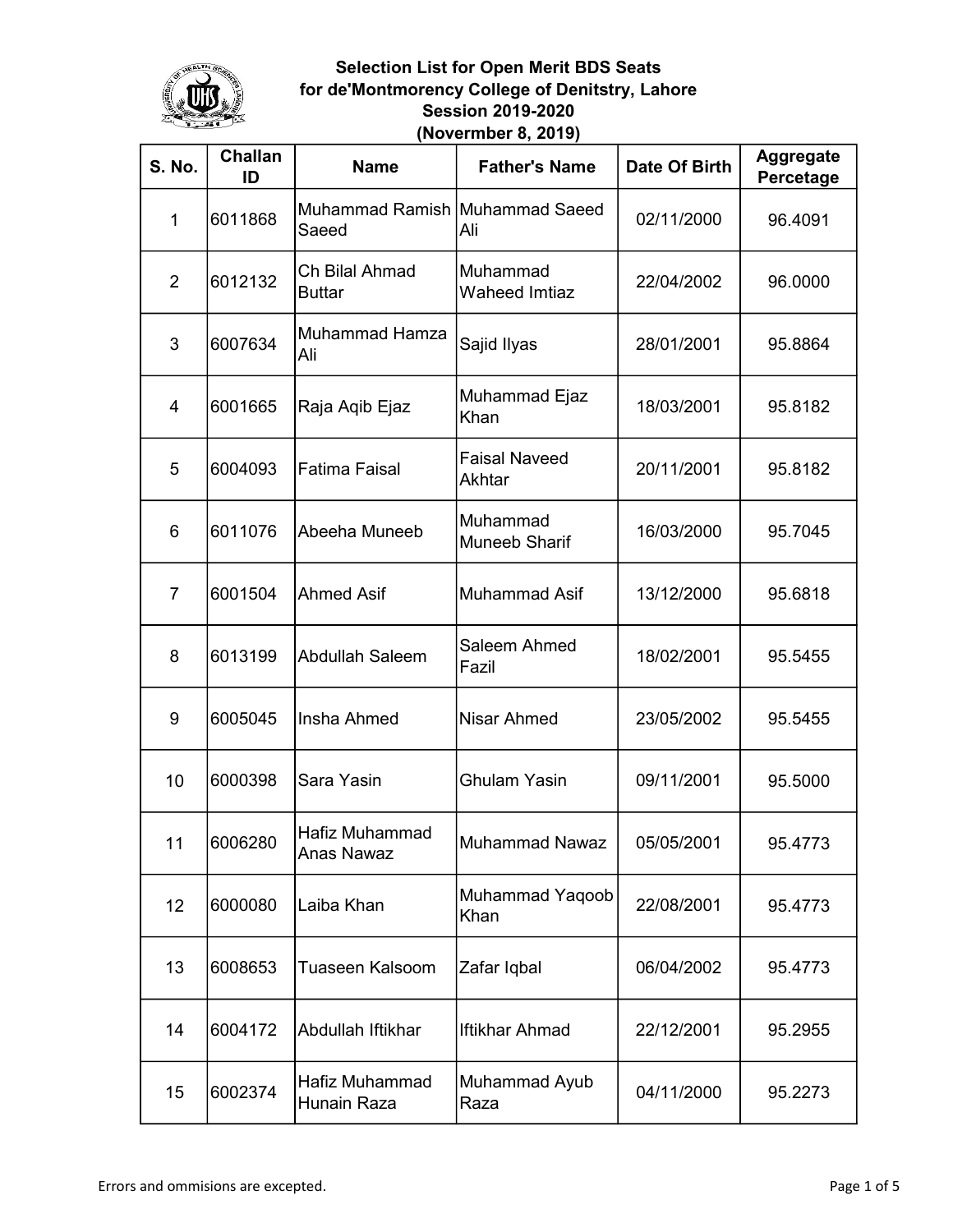

| <b>S. No.</b> | <b>Challan</b><br>ID | <b>Name</b>            | <b>Father's Name</b>      | Date Of Birth | <b>Aggregate</b><br>Percetage |
|---------------|----------------------|------------------------|---------------------------|---------------|-------------------------------|
| 16            | 6005021              | Abdul Hannan<br>Rashid | Muhammad Rashid           | 09/12/1997    | 95.2045                       |
| 17            | 6012446              | Momna Rana             | Rana Muhammmad<br>Sarfraz | 17/02/2002    | 95.2045                       |
| 18            | 6000446              | Fakiha Rahman          | Sajid Ur Rahman           | 02/11/2001    | 95.1591                       |
| 19            | 6007860              | Mariam Ashraf          | Mohammad Ashraf           | 27/12/2001    | 95.1364                       |
| 20            | 6000479              | Silla Naeem            | Muhammad Naeem            | 24/09/2000    | 95.0909                       |
| 21            | 6000524              | Talha Bin Kashif       | Kashif Irshad             | 26/01/2002    | 95.0909                       |
| 22            | 6004717              | Khawar Ali             | Muhammad<br>Hussain       | 09/08/2000    | 94.9773                       |
| 23            | 6003945              | Muqaddas Sarwar        | Muhammad Sarwar           | 14/11/1999    | 94.9091                       |
| 24            | 6006828              | <b>Abdul Rehman</b>    | Yar Mohammad              | 25/06/2001    | 94.8864                       |
| 25            | 6003596              | Alishba Malik          | Malik Muhammad<br>Ilyas   | 16/07/2001    | 94.8636                       |
| 26            | 6006999              | Muhammad Ali Sial      | Mehr Muhammad<br>Khan     | 01/08/2001    | 94.8636                       |
| 27            | 6011144              | Hamna Farooq           | Muhammad Farooq<br>Ansari | 26/10/2000    | 94.8182                       |
| 28            | 6006248              | <b>Abdullah Saeed</b>  | Muhammad Saeed            | 28/08/2001    | 94.8182                       |
| 29            | 6009116              | Tayyaba Zaman          | Sher Zaman                | 07/02/2001    | 94.7955                       |
| 30            | 6007102              | <b>Jawad Ahmad</b>     | Munir Ahmad               | 26/12/2001    | 94.7273                       |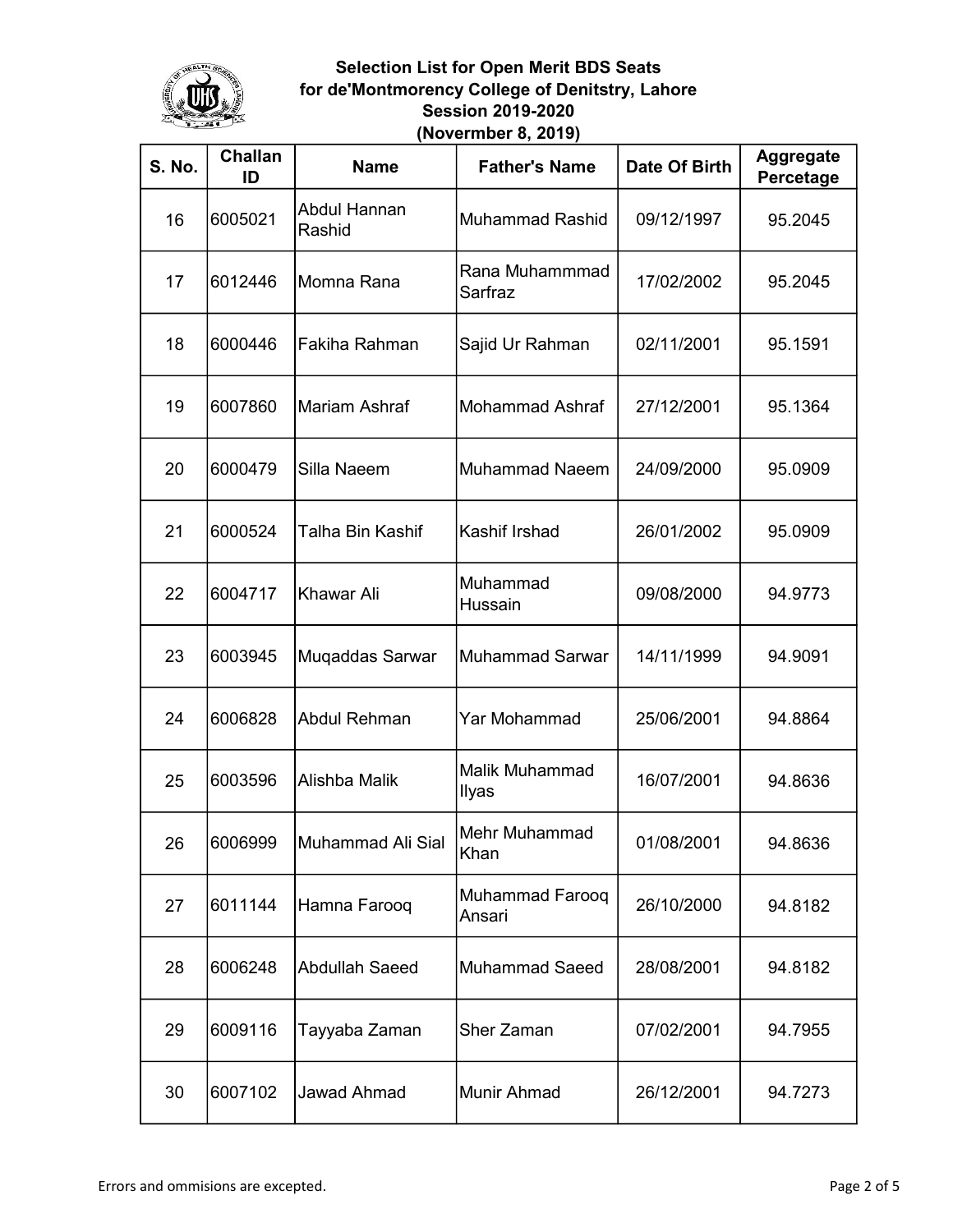

| <b>S. No.</b> | <b>Challan</b><br>ID | <b>Name</b>                     | <b>Father's Name</b>             | Date Of Birth | <b>Aggregate</b><br>Percetage |
|---------------|----------------------|---------------------------------|----------------------------------|---------------|-------------------------------|
| 31            | 6001156              | Sharfa Shahid                   | Shahid Jeelani Sahi              | 15/11/1999    | 94.6591                       |
| 32            | 6005422              | Tasmia Anwer                    | <b>Muhammad Anwar</b>            | 26/01/2001    | 94.5682                       |
| 33            | 6010840              | Areesha Khalid                  | <b>Khalid Latif</b>              | 01/11/2000    | 94.5227                       |
| 34            | 6000228              | Ummi Aiman<br>Rahman            | Lateef Ur Rahman                 | 23/06/2001    | 94.5000                       |
| 35            | 6014815              | Faiza Yousaf                    | <b>Muhammad Yousaf</b><br>Javid  | 02/08/2001    | 94.4773                       |
| 36            | 6009474              | Khadija Ishaq                   | Ishaq Haroon                     | 06/10/2001    | 94.4773                       |
| 37            | 6008933              | Tayyab Majeed                   | <b>Abdul Majeed</b>              | 21/08/1999    | 94.4545                       |
| 38            | 6004253              | Khola Waseem                    | Waseem Ahmad                     | 02/05/2000    | 94.4545                       |
| 39            | 6006477              | Hamza Imtiaz Sahi               | <b>Imtiaz Ahmed</b>              | 06/08/2001    | 94.4545                       |
| 40            | 6010283              | Asim Javed                      | Javed Iqbal                      | 19/09/2001    | 94.4318                       |
| 41            | 6006326              | Isha Nadeem                     | lNadeem Hussain                  | 29/05/2001    | 94.4091                       |
| 42            | 6009779              | Muhammad<br><b>Hammad Ahmad</b> | Muhammad Rafiq<br>Anjum          | 21/09/2001    | 94.4091                       |
| 43            | 6006621              | Fajar Asif                      | Rana Asif Nadeem                 | 08/01/2002    | 94.4091                       |
| 44            | 6004326              | Momina Ayub                     | Dr. Ayub Ali                     | 13/07/2001    | 94.3182                       |
| 45            | 6000574              | Abrasham Javaid                 | Muhammad Javaid<br>Akhtar Kangna | 18/06/2000    | 94.2955                       |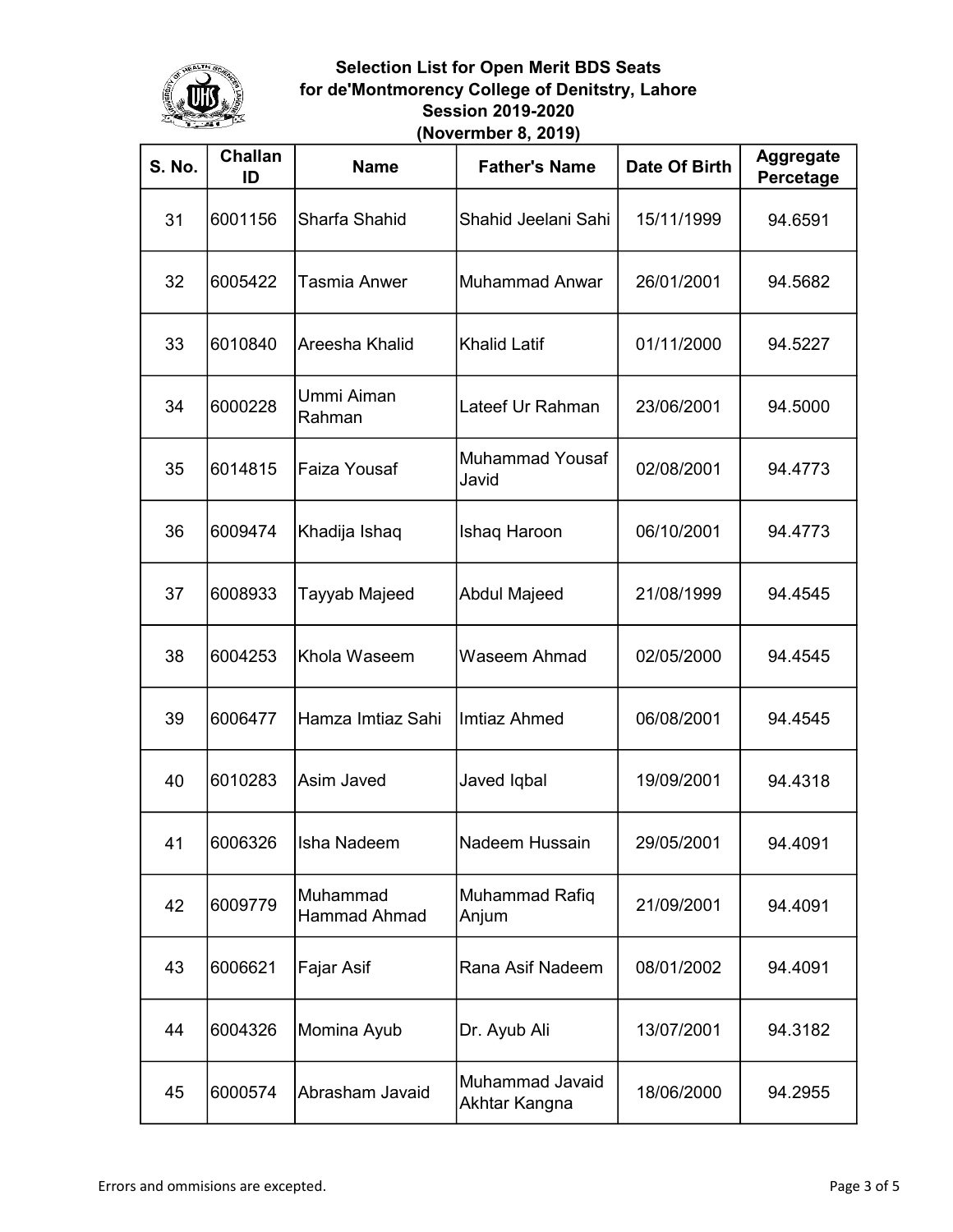

| <b>S. No.</b> | <b>Challan</b><br>ID | <b>Name</b>                     | <b>Father's Name</b>            | <b>Date Of Birth</b> | <b>Aggregate</b><br>Percetage |
|---------------|----------------------|---------------------------------|---------------------------------|----------------------|-------------------------------|
| 46            | 6007305              | Moin UI Islam<br>Muhammadi      | Muhammad Arshad                 | 08/08/2000           | 94.2955                       |
| 47            | 6000209              | Areesha Ahmad                   | <b>Shahid Jamil</b>             | 22/12/2000           | 94.2955                       |
| 48            | 6005424              | Muhammad<br>Abdullah            | Rashid Iqbal                    | 12/03/2001           | 94.2955                       |
| 49            | 6000605              | Sarmad Javed                    | Javed Iqbal                     | 18/03/2000           | 94.2727                       |
| 50            | 6004087              | Amna Ikram                      | Muhammad Ikram<br>Chaudhary     | 30/05/2000           | 94.2727                       |
| 51            | 6001261              | Zahra Batool                    | Naseer Ahmad                    | 18/06/1999           | 94.2500                       |
| 52            | 6004964              | Urwa Anjum                      | Muhammad<br>Shakeel Anjum       | 28/03/2000           | 94.2500                       |
| 53            | 6004041              | Amna Shakil                     | <b>Malik Muhammad</b><br>Shakil | 21/04/2001           | 94.2500                       |
| 54            | 6011658              | Muhammad<br>Abdullah            | <b>Iftikhar Hussain</b><br>Shah | 02/11/2001           | 94.2500                       |
| 55            | 6006676              | Ameer Hamza                     | Muhammad Safdar                 | 07/02/2001           | 94.2273                       |
| 56            | 6003795              | Muneeb Saifullah                | İSaifullah                      | 29/12/1999           | 94.2045                       |
| 57            | 6001520              | Muhammad Zain                   | Abid Hussain                    | 01/06/2001           | 94.2045                       |
| 58            | 6005666              | Faraz Azhar                     | <b>Azhar Masih</b>              | 26/08/2002           | 94.2045                       |
| 59            | 6004329              | <b>Muhammad Sarim</b><br>Hafeez | Hafeez Ahmad                    | 10/03/2000           | 94.1818                       |
| 60            | 6003279              | Fatima Humayun                  | Muhammad<br>Humayun             | 12/08/2000           | 94.1136                       |